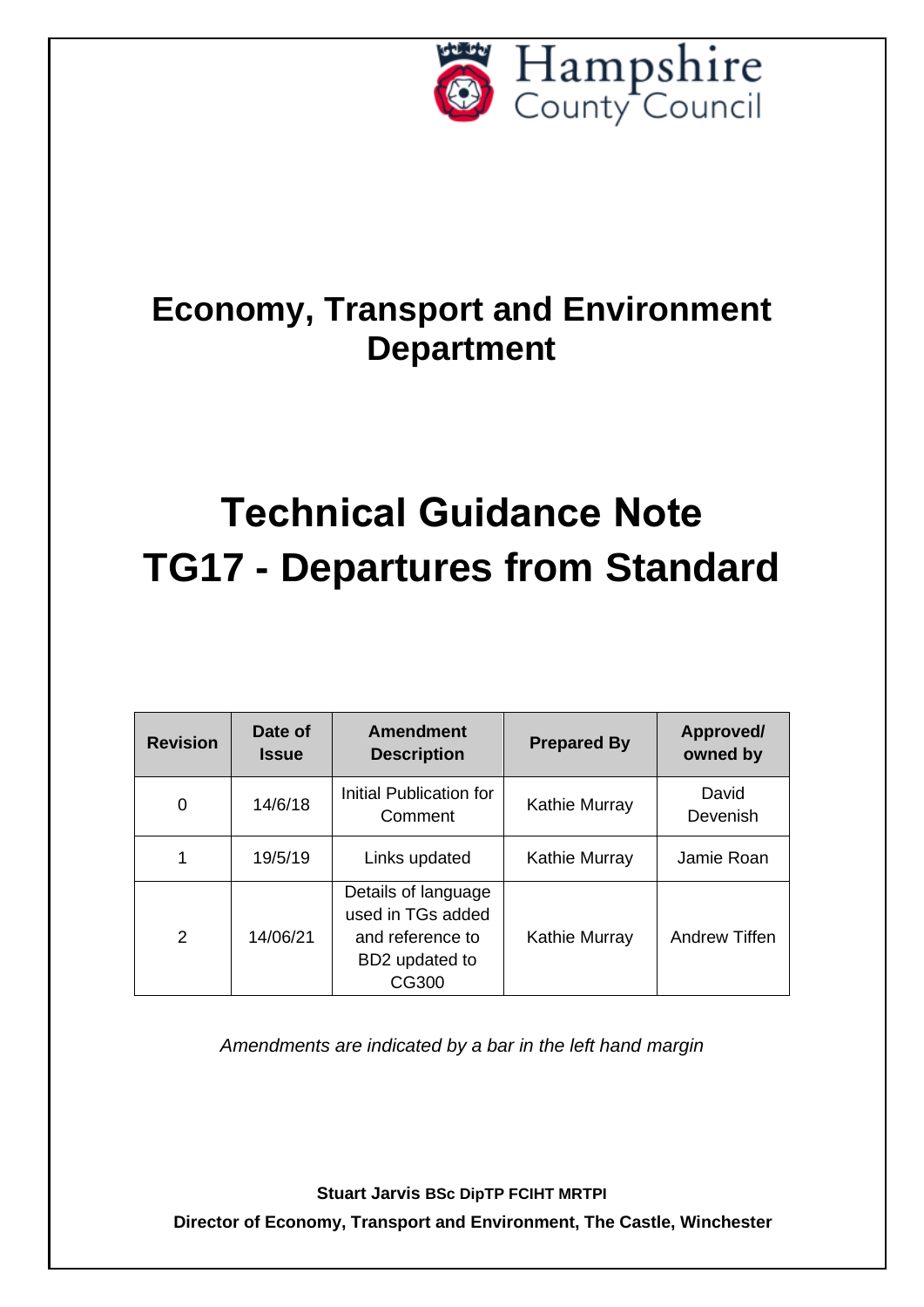

#### **CONTENTS**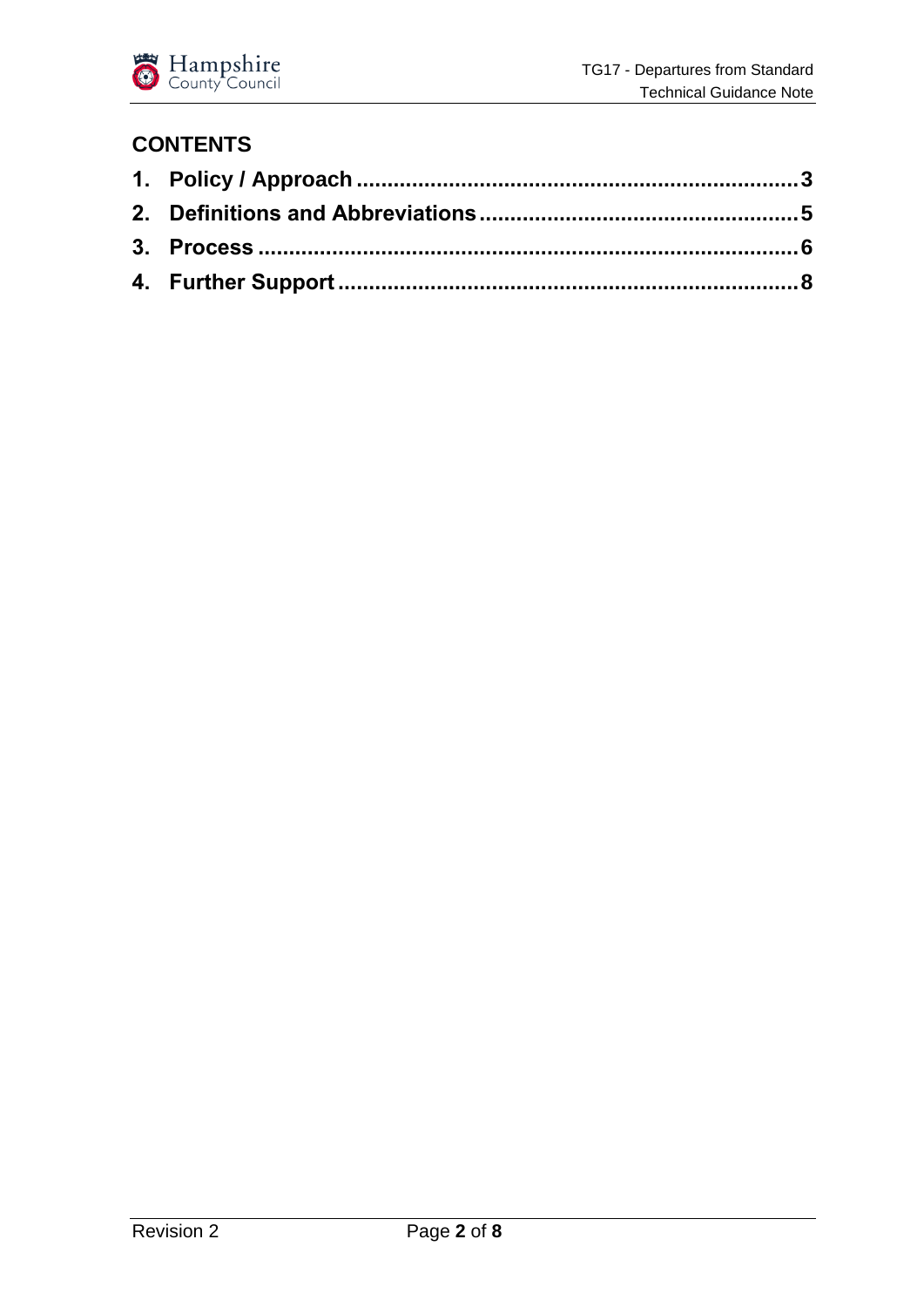# <span id="page-2-0"></span>**1. Policy / Approach**

- 1.1. Throughout HCC's Technical Guidance Notes the following verbs have been used to detail the requirements (following the same verb usage as in the Design Manual for Roads and Bridges – Refer to GG 101).
	- The verb 'must' indicates a statutory or legislative requirement these cannot be departed from.
	- The verb 'shall' indicates a requirement of Hampshire County Council – if these are not complied with a Departure from Standard is required.
	- The verb 'should' indicates advice expressed as a recommendation – these should be followed wherever possible.
	- The verb 'may' indicates advice expressed as a permissible approach.
- 1.2. If a design does not comply with the Design Standards as required/detailed in the Technical Guidance Notes (this includes any cross reference to DMRB or other published standards), then a Departure from Standard is to be sought for each element of the design that does not comply. The Technical Guidance Notes take precedence.
- 1.3. There is also a range of national highway design guidance such as Local Transport Notes and Traffic Advisory Leaflets which are guidance and do not constitute a standard. These are useful reference documents and provide good guidance on how to approach different situations, but these are "guidance" and as such any design that does not comply fully with such guidance does not require an associated Departure from Standard Approval (unless elements of such guidance are expressly made a requirement within HCC's TGs). Such wider guidance may provide suitable reasoning/justification for the departure from a particular standard when considering site specific constraints and should be detailed in the mitigating evidence when applying for a departure.
- 1.4. Please note: Approval of a Departure from Standard **does not** remove any duties or responsibilities under the Construction (Design and Management) Regulations (CDM). The risks associated with the design, construction, maintenance and operation of the design must be fully considered by the Designer under the CDM Regulations. The Design Organisation retains responsibility for the quality of the design incorporating the Departure, including user safety, buildability, maintainability, compliance with the CDM Regulations and environmental legislation.
- 1.5. The Designer must consider whether the proposed Departure can be constructed safely and in accordance with Health and Safety legislation. The CDM Regulations require the application of foresight to consider what hazards exist and to ensure, as far as is reasonably practicable, that these are either eliminated or managed effectively through the process of risk assessment. Non-compliance with the CDM Regulations by organisations or individuals is a criminal offence.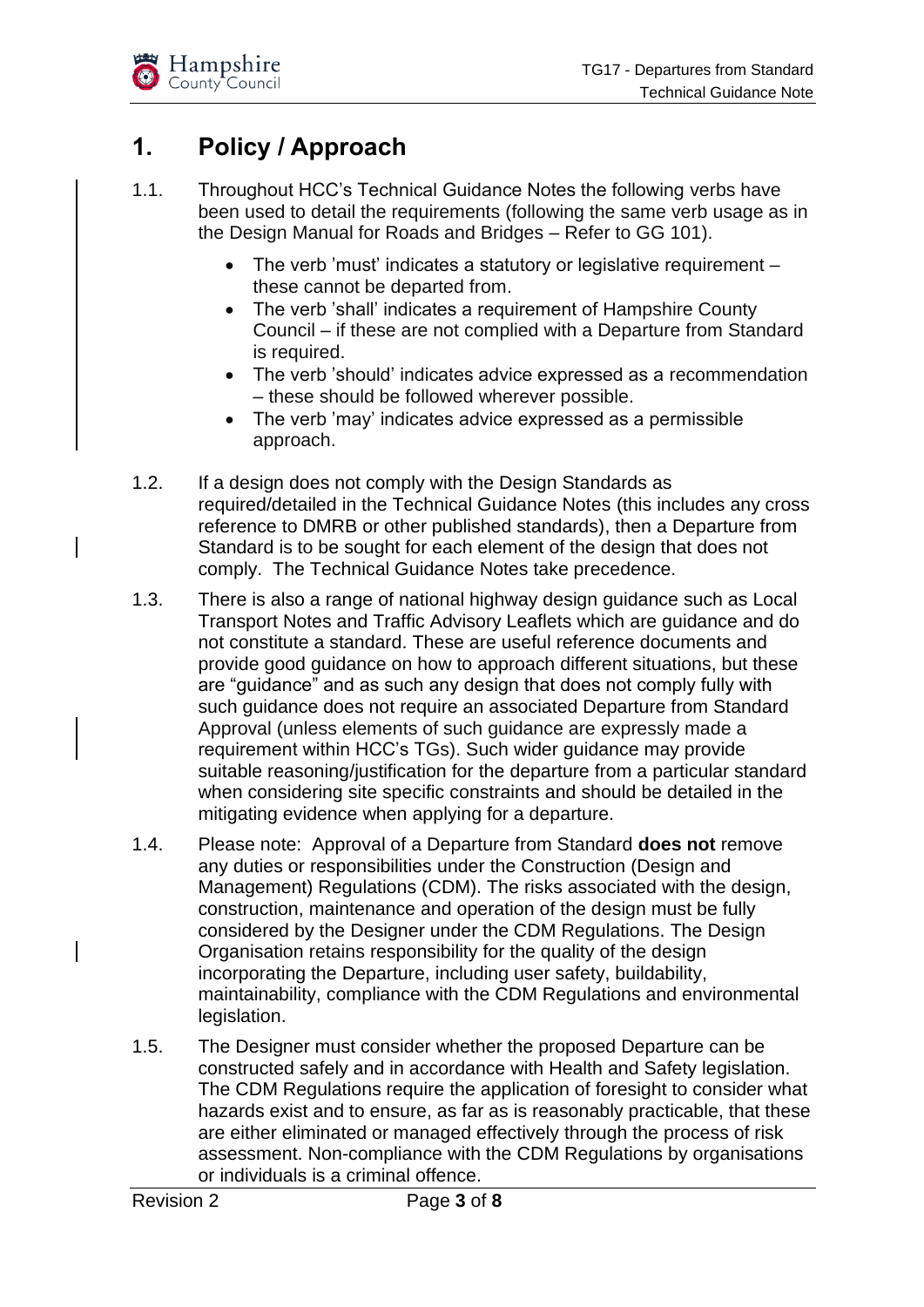

- 1.6. Design Organisations are reminded that it is their duty to ensure that Departure applications are complete, and that responsibility for any errors or omissions remains with them.
- 1.7. For Departures relating to Highway Structures the Designer shall also follow the process laid out in CG 300 Technical Approval of Highway Structures (DMRB).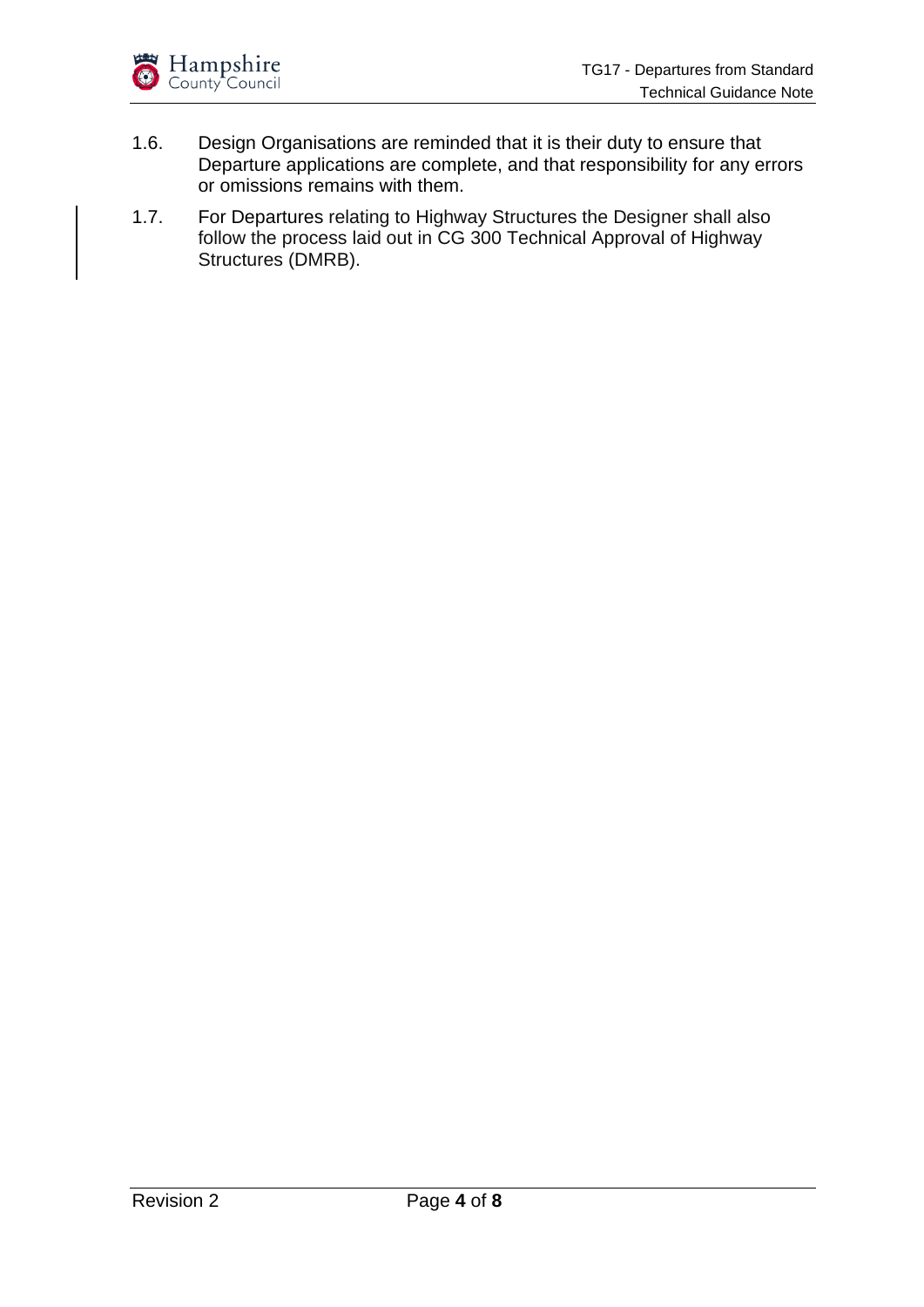

# <span id="page-4-0"></span>**2. Definitions and Abbreviations**

| <b>CDM</b>                                                           | The Construction (Design and Management) Regulations.                                                                                                                                                                                                                                                                                          |
|----------------------------------------------------------------------|------------------------------------------------------------------------------------------------------------------------------------------------------------------------------------------------------------------------------------------------------------------------------------------------------------------------------------------------|
| <b>Departure</b><br>from<br><b>Standard</b><br>(Departure or<br>DfS) | A non-compliance with a Mandatory Requirement of a<br>Standard, as set out in HCC's Technical Guidance Notes<br>or other policy/standard document cross-referred to from<br>the Technical Guidance Notes.                                                                                                                                      |
| <b>Design</b><br><b>Organisation</b>                                 | Any organisation, including in-house HCC resources,<br>undertaking the design of works that affect any part of the<br>HCC highway network. Such works include private works<br>being put forward for adoption and public highway works.                                                                                                        |
| <b>Determination</b>                                                 | HCC's formal decision to approve, approve with comments<br>or reject an application for a Departure from Standard.                                                                                                                                                                                                                             |
| <b>DMRB</b>                                                          | Design Manual for Roads and Bridges - The Stationery<br>Office publication containing current standards, advice<br>notes and other guidance documents relating to the<br>design, maintenance, operation and improvement of<br>motorways and trunk roads but also adopted by local<br>Highway Authorities for use on the local Highway Network. |
| <b>HCC</b>                                                           | <b>Hampshire County Council</b>                                                                                                                                                                                                                                                                                                                |
| Legal<br><b>Requirement</b>                                          | A statement in a standard that is associated with the words<br>"must" or "must not". Legal requirements cannot be<br>departed from or relaxed.                                                                                                                                                                                                 |
| <b>Mandatory</b><br><b>Requirement</b>                               | A statement in a standard that is associated with the words<br>"shall" or "shall not"                                                                                                                                                                                                                                                          |
| <b>MfS</b>                                                           | Manual for Streets - Means both Manual for Streets<br>(published by Thomas Telford Publishing) and Manual for<br>Streets 2 (published by CIHT).                                                                                                                                                                                                |
| <b>Relaxation</b>                                                    | A permitted variation from the recommendation of a<br>Standard, as set out in the Technical Guidance Notes or<br>other policy/standard document cross-referred to from the<br><b>Technical Guidance Notes.</b>                                                                                                                                 |
| <b>Technical</b><br><b>Guidance</b><br>Notes (TG's)                  | A suite of notes detailing what the adoptable standards are<br>for HCC's Local Highway Network.                                                                                                                                                                                                                                                |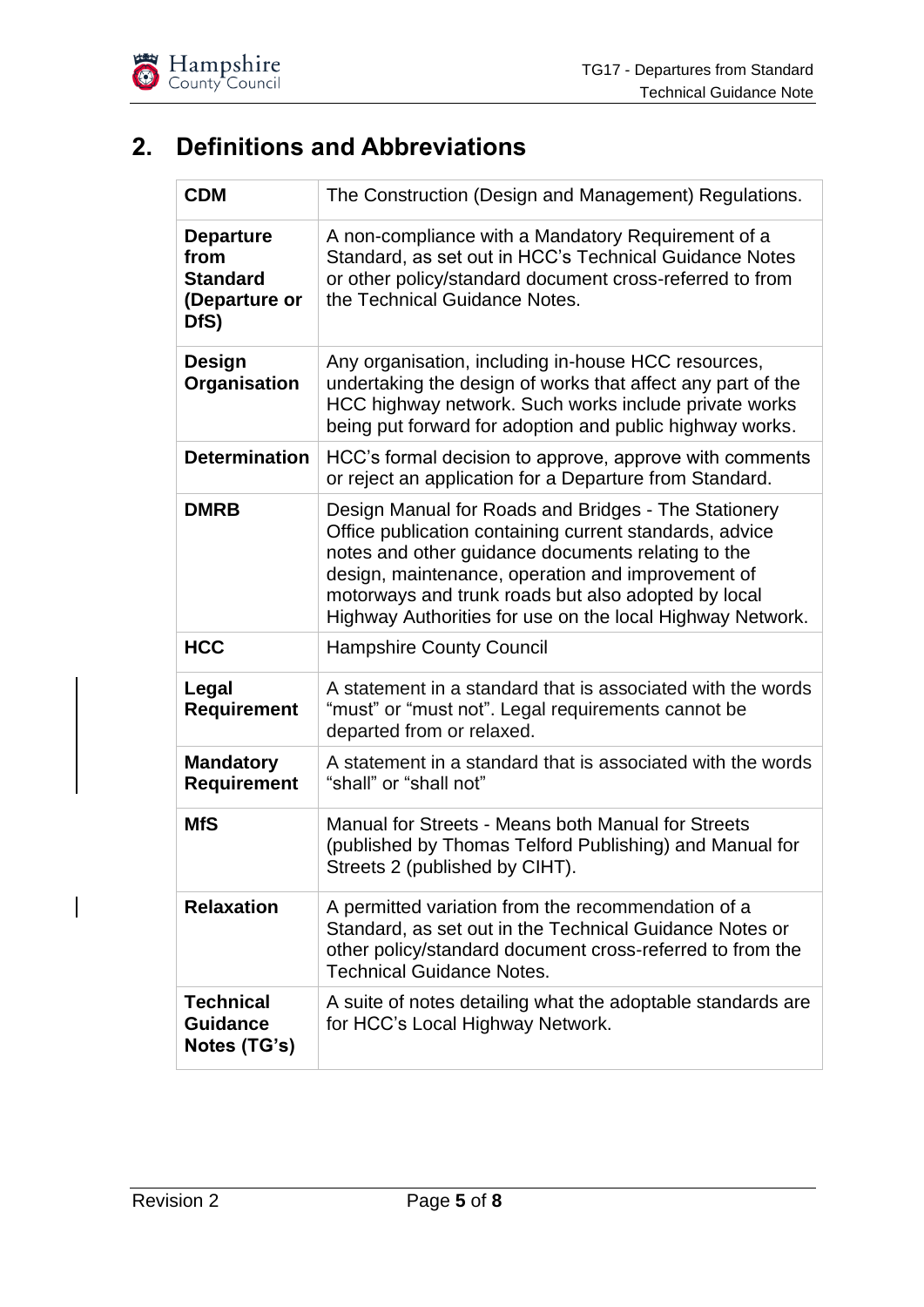

### <span id="page-5-0"></span>**3. Process**

- 3.1 A Departure from Standard (DfS) approval is to be sought for any design proposal that does not meet the required Design Standard (ie HCC's Technical Guidance Notes). If you are unsure whether a DfS is required, please speak to the Design Audit Engineer for your Road Agreement (if you are a Developer/Developer's Consultant) or your line manager (if you are within HCC).
- 3.2 To seek a DfS, complete the "Request for a Departure from Standard" form. On the form the following are required:
	- a. Detail the reasons why the standard cannot reasonably be achieved,
	- b. Detail what other options were looked at and dismissed (including why they were dismissed),
	- c. Provide a fully detailed case including an assessment of the risks involved in adopting such proposals,
	- d. Detail the mitigation measures proposed and/or mitigating site specific circumstances (eg cul-de-sac location, low traffic speeds etc),
	- e. Detail any other DfSs or Relaxations in the vicinity of the DfS being requested.

You are also to supply:

- f. A Road Safety Audit covering the proposed design (the Road Safety Audit Brief must have identified the DfS or if the DfS was not identified at the audit stage then a separate signed report/covering letter from the Auditors must be supplied),
- g. Measured traffic speeds and 85%ile assessment where it is on the existing highway network,
- h. Accident History (including analysis) for the previous 5 year period where it is on the existing highway network.
- 3.3 The "Request for a Departure from Standard" form is to be completed and submitted in MS Word format. The word version is located at

<https://www.hants.gov.uk/transport/developers/section-278>

- 3.4 If you are a Developer or Developer's Consultant, the completed "Request for a Departure from Standard" form is to be submitted to the HCC Design Audit Engineer dealing with your scheme. The HCC Design Audit Engineer will then submit the form (and any supporting documentation) to the relevant HCC Delegated Officer (Head of Highways or Chief Engineer) for consideration and will feedback to you the outcome. See 3.7.
- 3.5 Officers internal to HCC or in Districts are to submit the form (together with a General Arrangement Drawing and any supporting documentation) to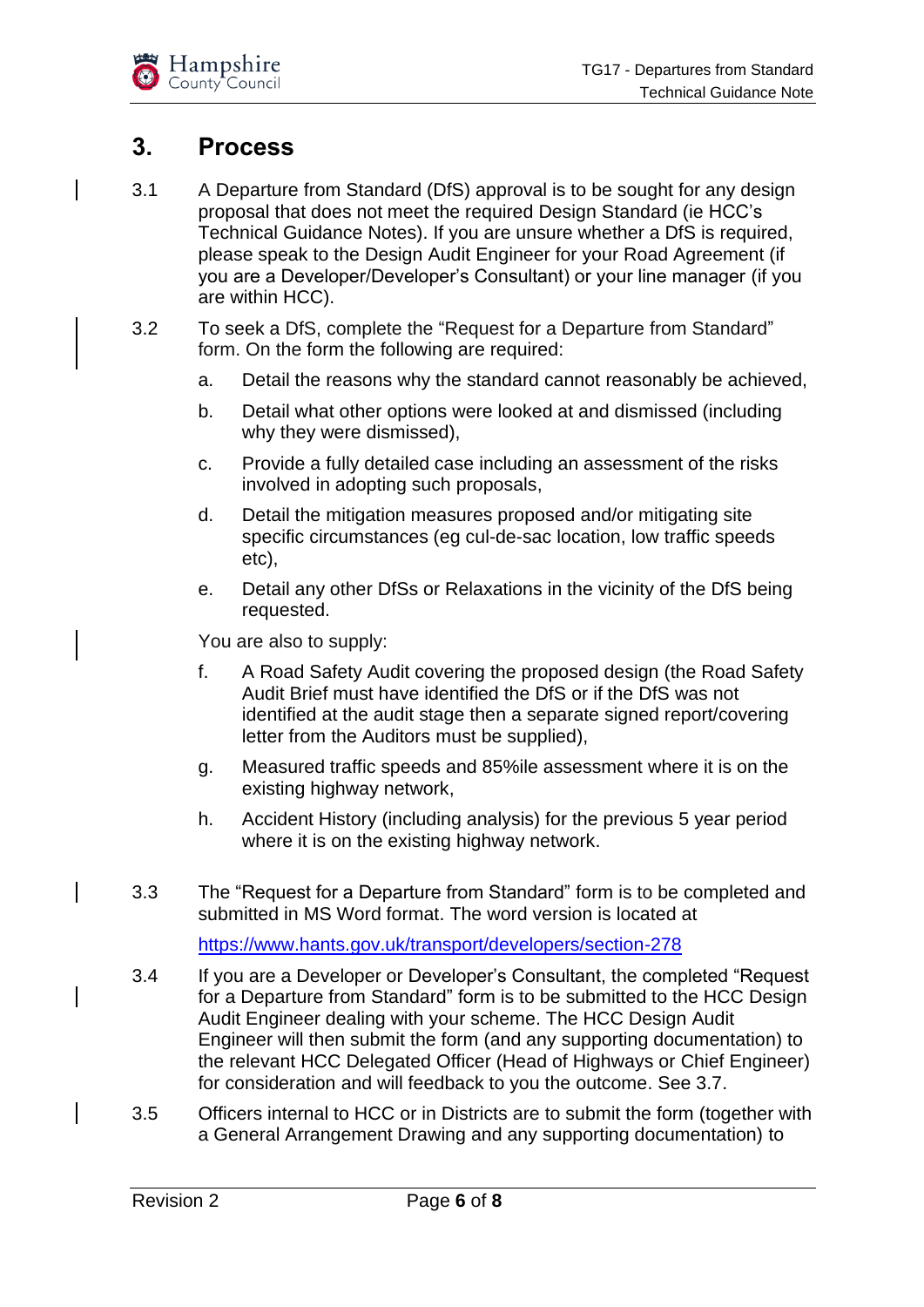the relevant HCC Delegated Officer. The Delegated Officer may request a meeting to review the request in more detail.

- 3.6 HCC Delegated Officers and Design Audit Engineers will not devote time endeavouring to decipher poor submissions. Where a DfS application is found to be incomplete or inaccurate, inadequately prepared or with insufficient justification, it will be returned to the applicant for revision.
- 3.7 In considering the DfS application, the relevant Delegated Officer will either;
	- a. Approve the DfS application (Approve in Principle for DfS requests at pre-planning or preliminary stages of design),
	- b. Approve the DfS application with comments, or
	- c. Reject the DfS application.
- 3.8 If the DfS application is Approved with Comments, the comments shall be taken on board by the applicant and if necessary incorporated into the design proposal.
- 3.9 If the DfS application is Rejected, the applicant will be informed and recommendations on the way forward provided.